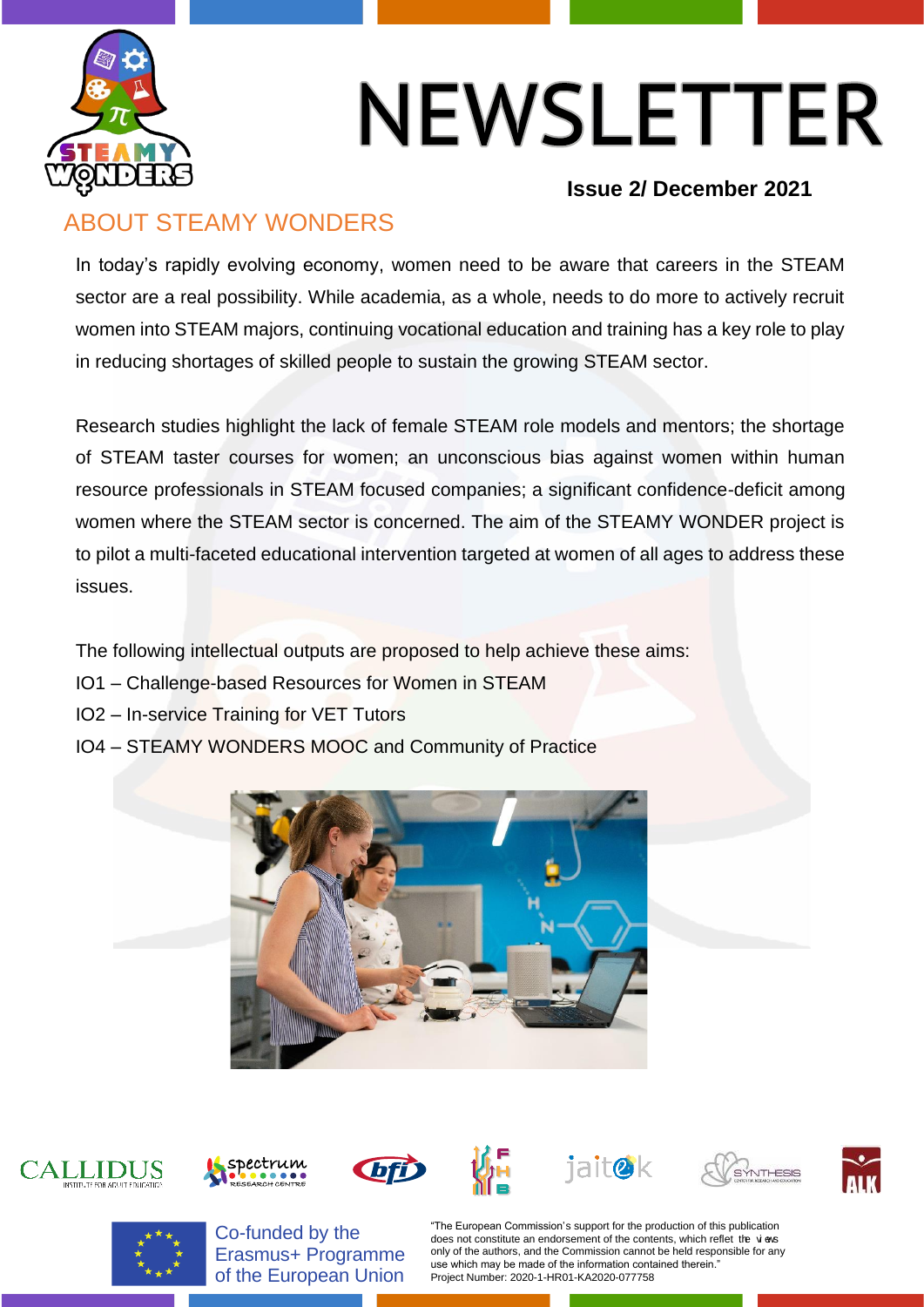

# NEWSLETTER

#### **Issue 2/ December 2021**

## DEVELOPMENT OF PROJECT OUTPUTS

#### **Progress in IO1 - Challenge-based Resources for Women in STEAM**

The project partners are creating a toolkit of 35 interactive infographics addressing the personal deficits of individuals to enable them identify the right career choice in STEAM. The resources in the format of videos, quizzes, digital breakouts and WebQuests, will address the motivational, confidence, planning, resilience and career management deficits that have been identified in research as key inhibitors of women in STEAM.

So far, all partners have developed the first two infographics, peer-assessed them and pilot-tested them with their Local Working Groups, which are composed by experts in the fields of STEAM, VET trainers and career counsellors.

Currently, the focus lies on the creation of resources for the remaining 3 infographics, as well as on the designing of posters, which will feature QR codes with the resources embedded. An example of this can be on the right hand side.

### **Progress in IO2 - In-service Training Handbook for VET Tutors**

The In-service Training Handbook for VET Tutors, including 35 hours of training, 21 of which on the development of digital media skills and 14 hours of self-directed online learning focused on the thematic areas selected, has been created in English and will soon be available on the project website!











**Aspectrum** CALLIDUS







**CALLIDUS** 

Co-funded by the Erasmus+ Programme of the European Union

"The European Commission's support for the production of this publication does not constitute an endorsement of the contents, which reflet the vi ews only of the authors, and the Commission cannot be held responsible for any use which may be made of the information contained therein. Project Number: 2020-1-HR01-KA2020-077758